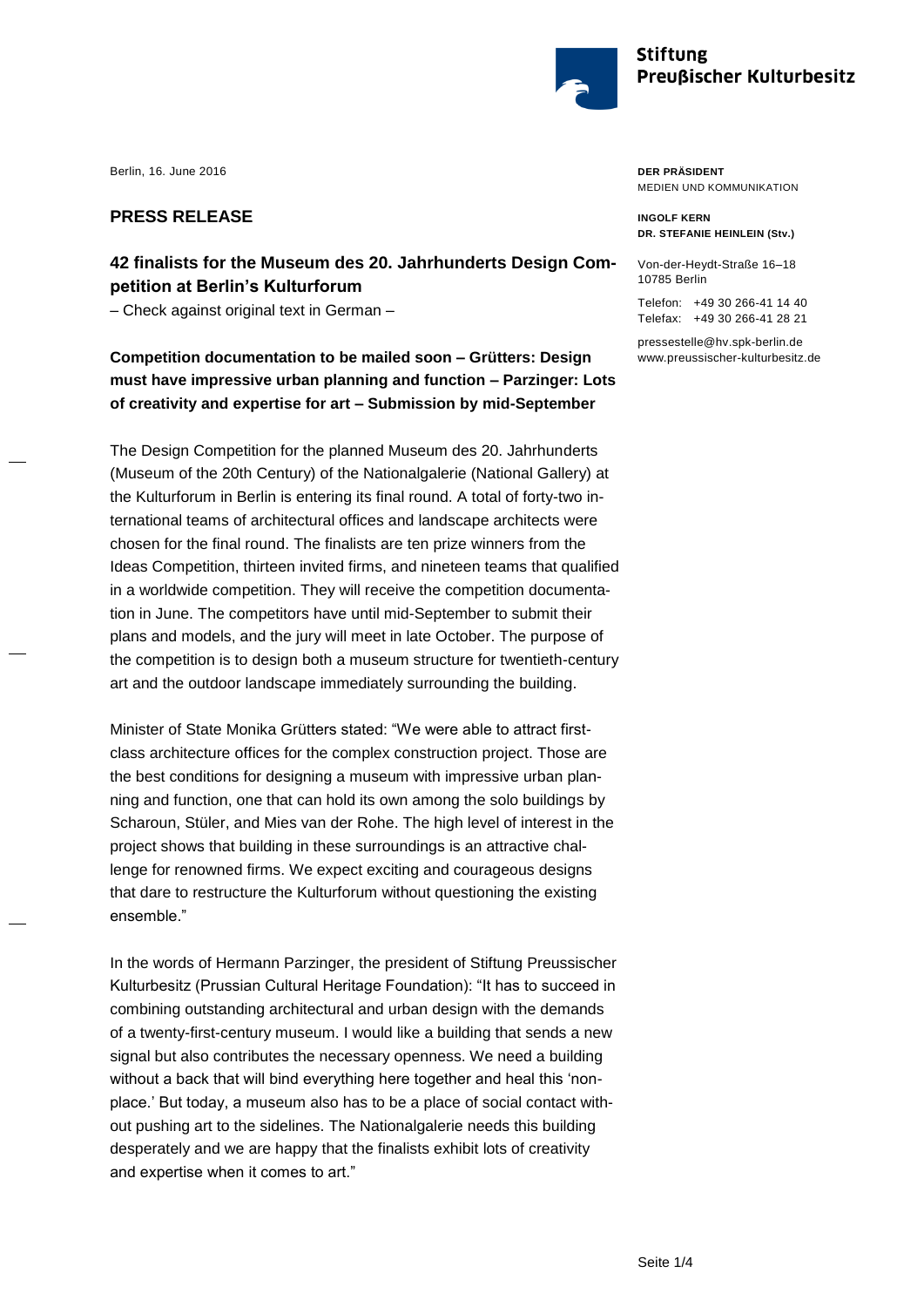

**DER PRÄSIDENT** MEDIEN UND KOMMUNIKATION

The following firms are among the finalists:

- 3XN Architects, Copenhagen, Denmark and Henrik Jorgenson Landskab, Copenhagen, Denmark
- Aires Mateus e Associados, Lisbon, Portugal / PROAP Lda, Lisbon, Portugal
- Beatriz Alés + Elena Zaera, Castelló, Spain
- Arga16, Berlin, Germany and Anne Wex Berlin, Germany
- Barkow Leibinger GmbH, Berlin, Germany and Professor Gabriele Kiefer, Berlin, Germany
- BAROZZI / VEIGA GmbH, Barcelona, Spain and antón & ghiggi landschaft architektur GmbH, Zurich, Switzerland
- Behnisch Architekten, Stuttgart, Germany
- Bruno Fioretti Marquez Architekten; Berlin, Germany and capatti staubach Landschaftsarchitekten, Berlin, Germany
- David Chipperfield Architects, Berlin, Germany and Wirtz International N.V., Schoten, Belgium
- CHOE HACKH / NETTER ARCHITEKTEN, Frankfurt am Main, Germany and Park Design, Kejoo Park, Seoul, South Korea
- Christ & Gantenbein Architekten, Basel, Switzerland and Fontana Landschaftsarchitektur GmbH, Basel
- CUKROWICZ NACHBAUR ARCHITEKTEN ZT GMBH, Bregenz, Austria and Studio Vulkan, Landschaftsarchitektur GmbH, Zurich
- Pedro Domingos arquitectos unip. Ida + Pedro Matos Gameiro arquitecto Ida Lisbon, Portugal and Baldios arquitectos paisagistas, Ida Lisbon, Portugal
- Dost Architektur Schaffhausen, Switzerland and Bösch Landschaftsarchitektur Schaffhausen, Switzerland
- Max Dudler Architekt, Berlin, Germany and Planorama Landschaftsarchitektur, Berlin
- Sou Fujimoto Architects, Tokyo, Japan and Latz + Partner, Kranzberg, Germany
- gmp International GmbH, Berlin, Germany
- Grüntuch Ernst Planungs-GmbH, Berlin, Germany and sinai Gesellschaft von Landschaftsarchitekten mbH, Berlin, Germany
- Zaha Hadid Limited (Zaha Hadid Architects), London, Great Britain and GROSS. MAX. Ltd., Edinburgh, Great Britain
- HASCHER JEHLE Architektur, Hascher Jehle Planen und Beraten GmbH, Berlin, Germany and Weidinger Landschaftsarchitekten, Berlin, Germany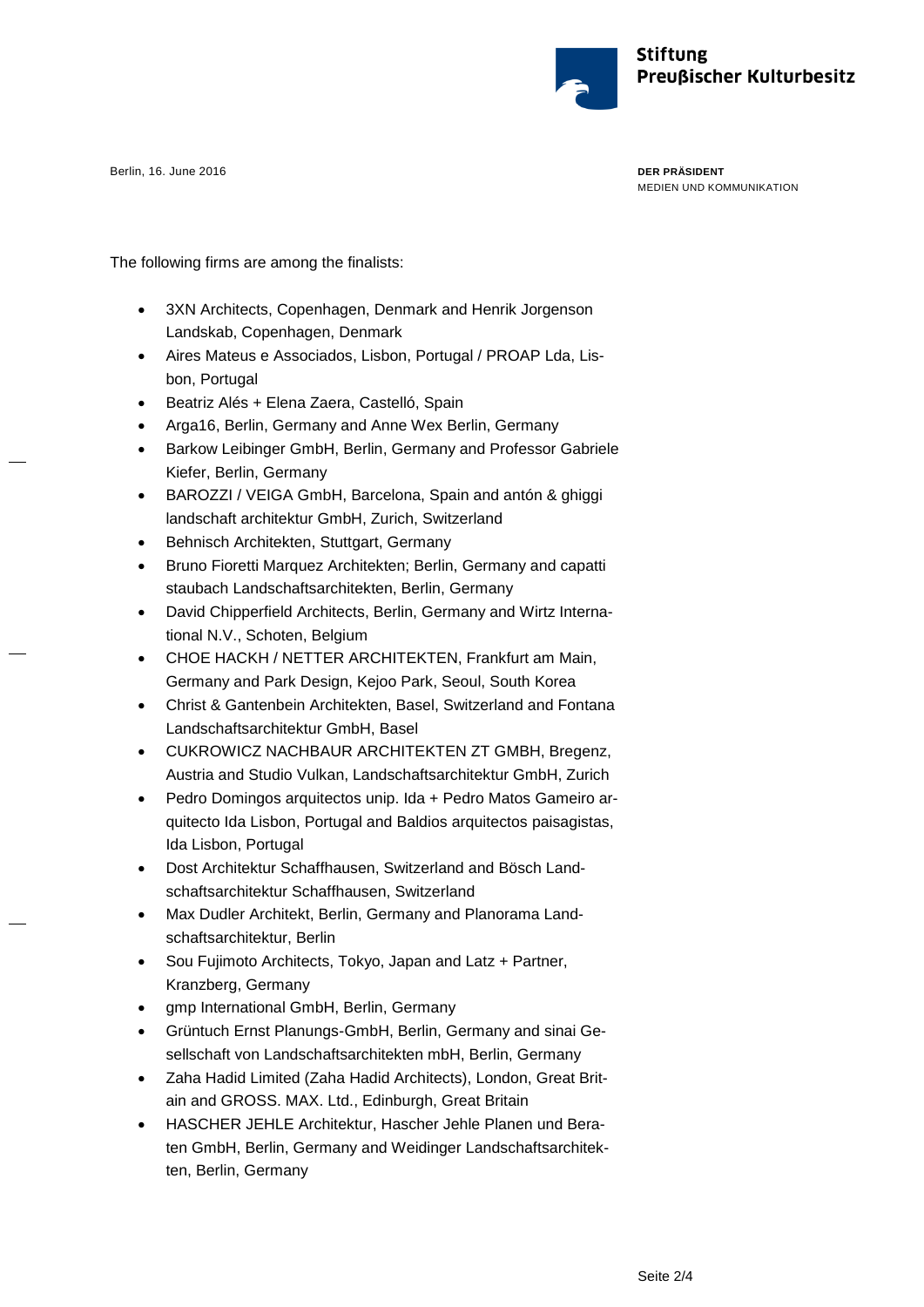

**DER PRÄSIDENT** MEDIEN UND KOMMUNIKATION

- Heinle, Wischer und Partner, Freie Architekten Berlin, Germany and Prof. Heinz W. Hallmann Landschaftsarchitekt BDLA Aachen, Germany
- Herzog & de Meuron, Basel, Switzerland and Vogt Landschaftsarchitekten, Zurich/Berlin
- Florian Hoogen Architekt BDA Moenchengladbach, Germany and h e r m a n n s landschaftsarchitektur / umweltplanung Schwalmtal, Germany
- LACATON & VASSAL ARCHITECTS, Paris, France and CY-RILLE MARLIN, Pau, France
- Lundgaard & Tranberg, Arkitekter A/S, Copenhagen, Denmark and SCHØNHERR A/S, Copenhagen, Denmark
- MANGADO Y ASOCIADOS S.L., Pamplona, Spain and TOWNS-HEND LANDSCAPE ARCHITECTS LIMITED, London, Great Britain
- Josep Lluis Mateo MAP Arquitectos, Barcelona, Spain and D'ici là paysages & territoires, Paris, France
- Office for Metropolitan Architecture (OMA); Rotterdam, Netherlands and Inside Outside, Amsterdam, Netherlands
- Dominique Perrault Architecture, Paris, France and Agence Louis Benech, Paris, France
- REX Architecture PC, New York, USA and Marti-Baron+Miething, Paris, France
- Sauerbruch Hutton Architekten, Berlin, Germany and Gustafson Porter, London
- Schulz und Schulz Architekten GmbH, Leipzig, Petra und Paul Kahlfeldt Architekten, Berlin, and POLA Landschaftsarchitekten, Berlin, Germany
- Kazuyo Sejima + Ryue Nishizawa / S A N A A, Tokyo, Japan and Bureau Bas Smets, Brussels, Belgium
- Shenzhen Huahui Design Co., Ltd. Nanshan (Shenzhen), China and Bejing Chuangyi Best Landscape Design Co. Ltd. Beijing, China
- Snøhetta architects, Oslo, Norway
- SO IL Ltd, New York, USA and Stoss Landscape Urbanism, Boston, USA
- Staab Architekten GmbH, Berlin, Germany and Levin Monsigny, Berlin, Germany
- TOPOTEK 1, Berlin, Germany and Pordenone, Italy and TOPOTEK 1 Berlin, Germany